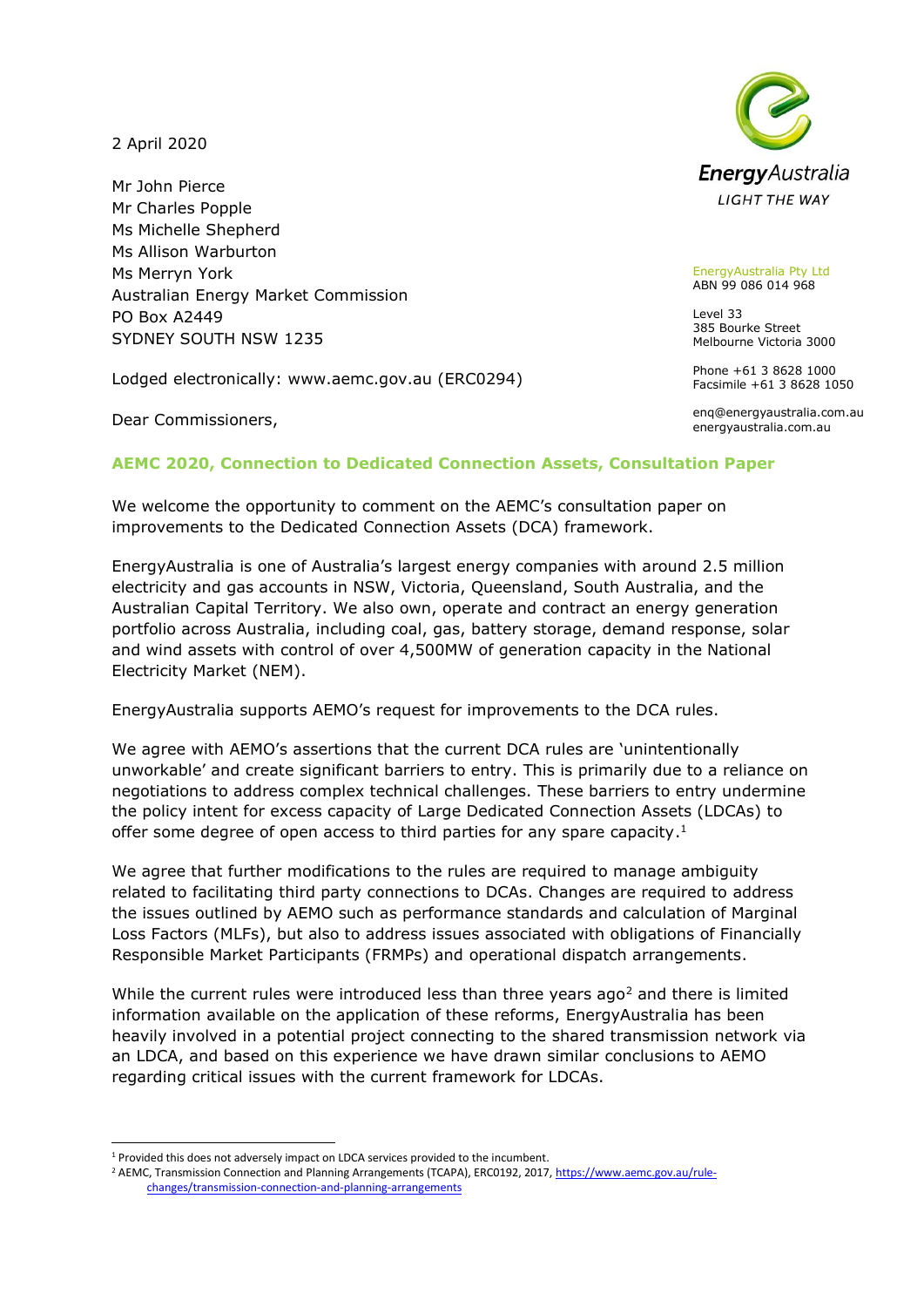As DCAs could be used to facilitate Renewable Energy Zones (REZs) by state Governments, and pursued independently by generation or storage investors, we also believe that a resolution to the issues outlined by AEMO is important to the transition of the NEM.

"Confidential information has been omitted for the purposes of section 24 of the Australian Energy Market Commission Establishment Act 2004 (SA) and sections 31 and 48 of the National Electricity Law."





# **The proposed changes are needed to facilitate a more genuine Open Access regime**

The 2017 DCA regulations were intended to make excess DCA capacity available on a quasi-open access basis, with the objective of ensuring cost efficiencies for connecting new entrants. However, we believe the implementation of these rules has unintentionally created significant barriers to investment by necessitating the use of negotiation to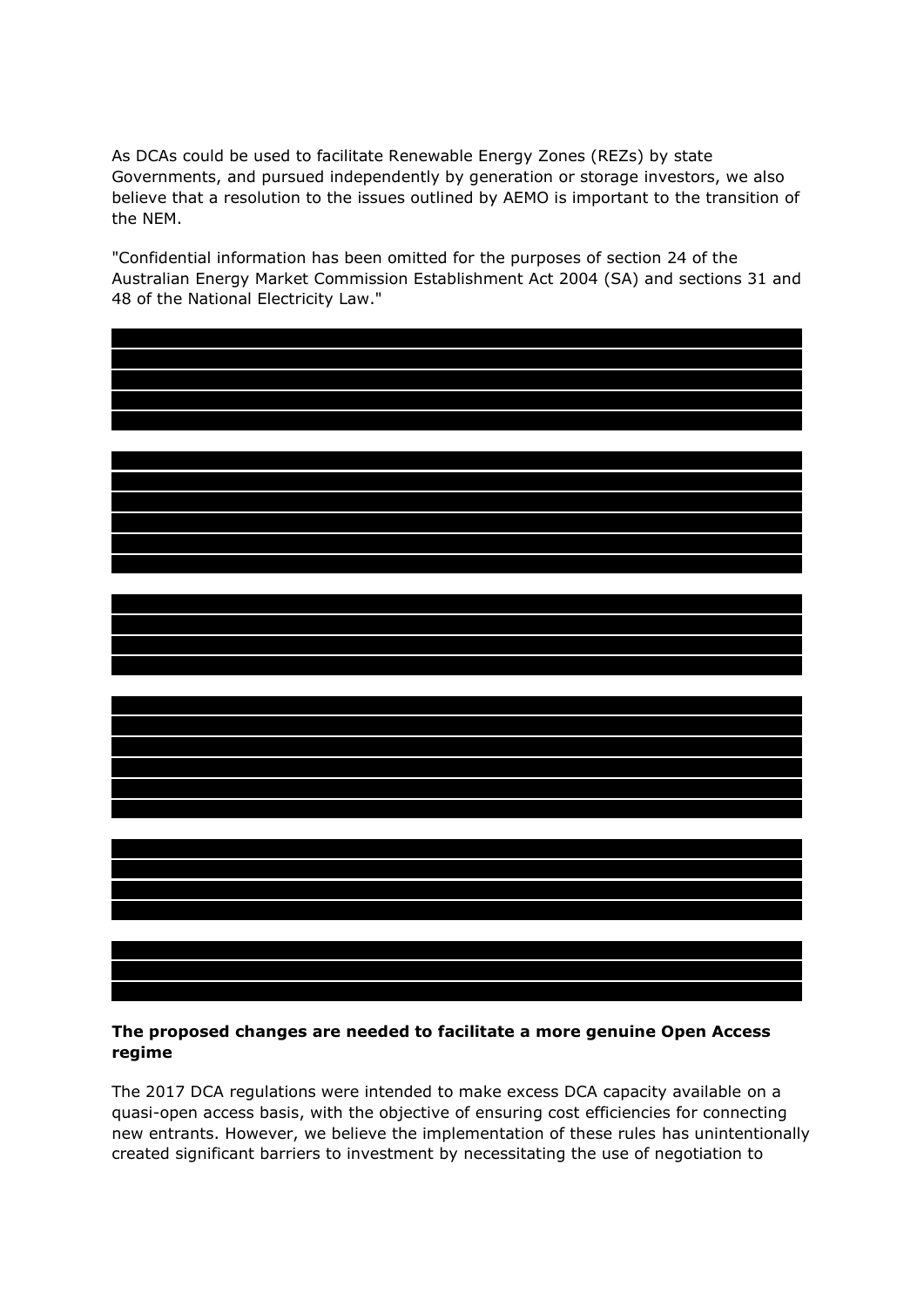address technical complexities, such as the application of MLFs and performance standards.

We support AEMO's rule change proposal as we believe the changes will resolve ambiguity in the interpretation of the current rules by providing better direction on negotiation principles, thereby increasing the likelihood of excess capacity being utilised by 3<sup>rd</sup> parties.

In theory, commercial negotiations should lead to economically efficient outcomes, however, in practice in the case of DCAs, this theory may not apply. This is despite Schedule 5.12 of the NER, which outlines negotiation principles for LDCA services, the publication of an LDCA access policy, and the existence of a dispute resolution process.

In practice the number of parties involved (AEMO, TNSP, DCA NSP, inaugural developers, off-takers, FRMP, future new connection applicants etc) creates challenges to commercial negotiations, and many of the potential DCA barriers are not easily negotiated away. This is particularly the case with complicated and overlapping tensions between the regulatory, commercial and technical aspects of the connections to, and use of, LDCAs.

"Confidential information has been omitted for the purposes of section 24 of the Australian Energy Market Commission Establishment Act 2004 (SA) and sections 31 and 48 of the National Electricity Law."

Discussions and interpretations around Principle 3 in Schedule 5.12 are particularly difficult. These rules state that

"the connection of an applicant to an existing [LDCA] and access to [LDCA] services *must not adversely affect* (emphasis added) the access standards, including performance standards and power transfer capability, of an existing connected party at the time of the access application by the applicant".

It is in this principle that access to an LDCA fundamentally differs from traditional open access to a fully funded shared network extension, whereby, for the later, new connecting assets do not have specific obligations in relation to their impact on impact on incumbent assets, or a requirement to negotiate with other generating parties.

By clarifying a baseline arrangement for multiple parties connected to a DCA, negotiations are likely to be more efficient in terms of both negotiation process and the outcome.

One possibility for the rule change could be to create a regulatory backstop for arrangements but not mandate these are applied to all DCAs in all circumstances. If all counterparties to a DCA asset are able to agree alternative arrangements, this should be permissible under the regulations, and facilitated by AEMO.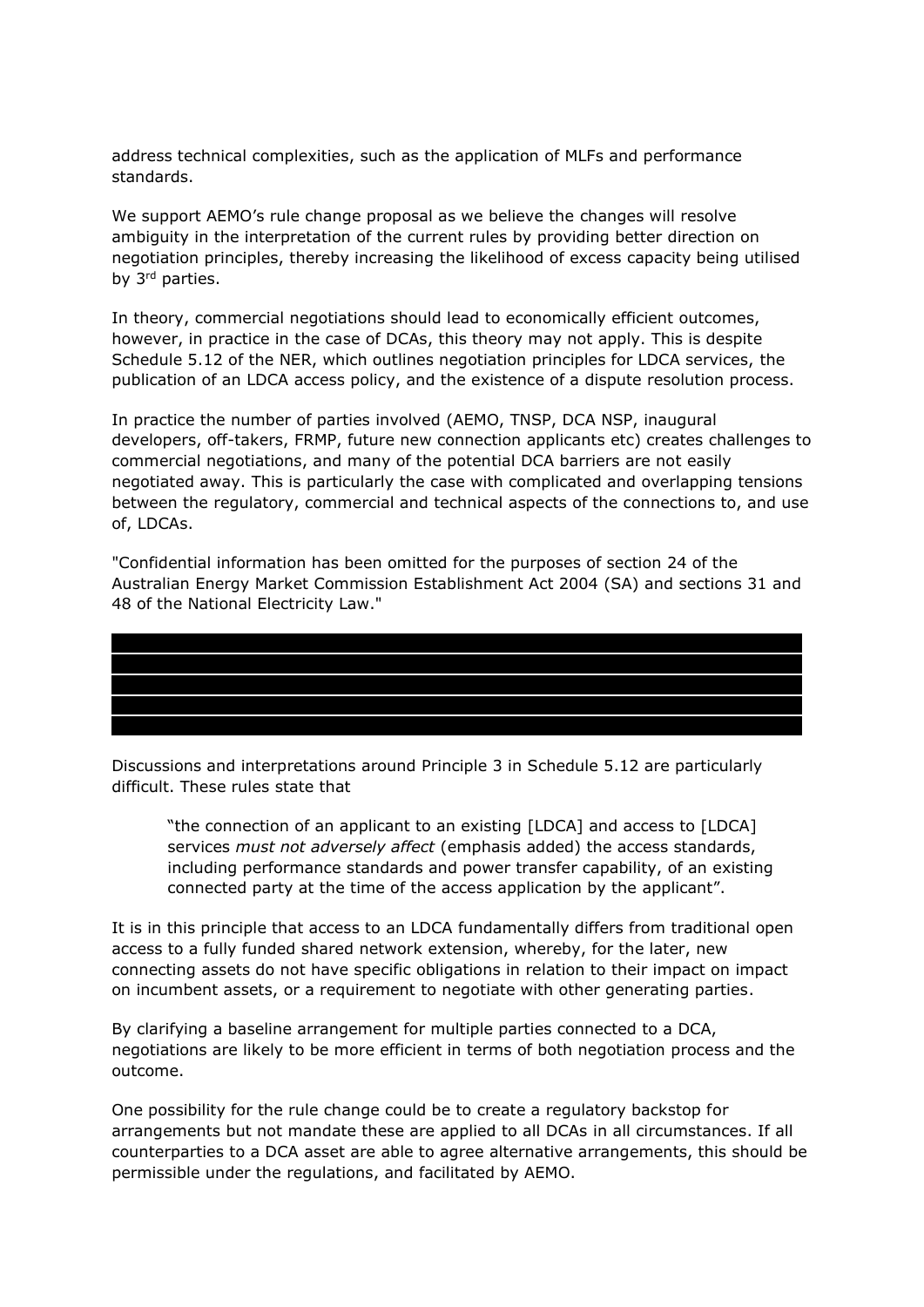Finally, under the current framework, the first generator connected to the DCA is likely to be the Financially Responsible Market Participant (FRMP) for the connection point to the shared network. Subsequent connecting assets will need to gain consent from this FRMP. This implies that there would need to be credit support and settlements arrangements between the market participants. The initial FRMP also bears the exposure for connection issues and network performance. While these issues could be commercially negotiated successfully, it could also lead to stalemates if parties are deemed uncreditworthy. This undermines the intent for spare capacity on an LDCA to be effectively open access. By creating a default framework for access whereby each asset is responsible for its own performance and settlements, access is easier.

## **Loss Factors should be unique for each asset not singularly assigned to all assets within a DCA**

#### *Assigning MLFs*

EnergyAustralia believes loss factors should be assigned to individual assets, and calculated as close as possible to their terminal stations, to maximise dispatch efficiency.

As AEMO has raised in its rule change request, it is unable to determine MLFs for individual assets where these assets are one of multiple assets connected to a single DCA. Instead, AEMO has indicated that the MLF calculation would be based on the combined energy profile of the identified user group. This may be a particular issue where the assets involved are different generation technologies and use different fuel sources.

An LDCA with excess capacity is likely to attract generation and storage projects with different dispatch profiles due to different technologies and different business models. By assigning a singular loss factor to all assets within a DCA, dispatch signals may become distorted.

For example, consider the co-location of a storage facility and multiple solar assets. In this case, assigning a singular loss factor for dispatch would penalise the storage facility that only dispatches at times when solar output is low but demand is high. This is due to the inclusion of solar congestion during the day in the calculation of the MLF that is assigned to all assets connected to the DCA. Illustratively, Kareeya Hydro plant has a current MLF of 0.9465, but the nearby Clare Solar Farm, has an MLF of 0.8647. The blending of these MLFs to apply a singular value will diminish price signals and dispatch efficiency.The allocation of a single MLF to such combinations of assets would also complicate the assignment of dual loss factors for the storage asset.

Differences in loss factors and changes over time are particularly difficult to resolve by contractual agreement and, assuming contractual agreement could be reached, would potentially require participants to commission their own annual loss factor studies to replicate AEMO's annual assignment of MLFs.

#### *Calculating Loss Factors*

We suggest that the largest obstacle to allocating individual loss factors is the appropriate allocation of residues on the LDCA. We suggest AEMO explore calculating two-part loss factors, similar to the gas market; calculating an MLF to the point where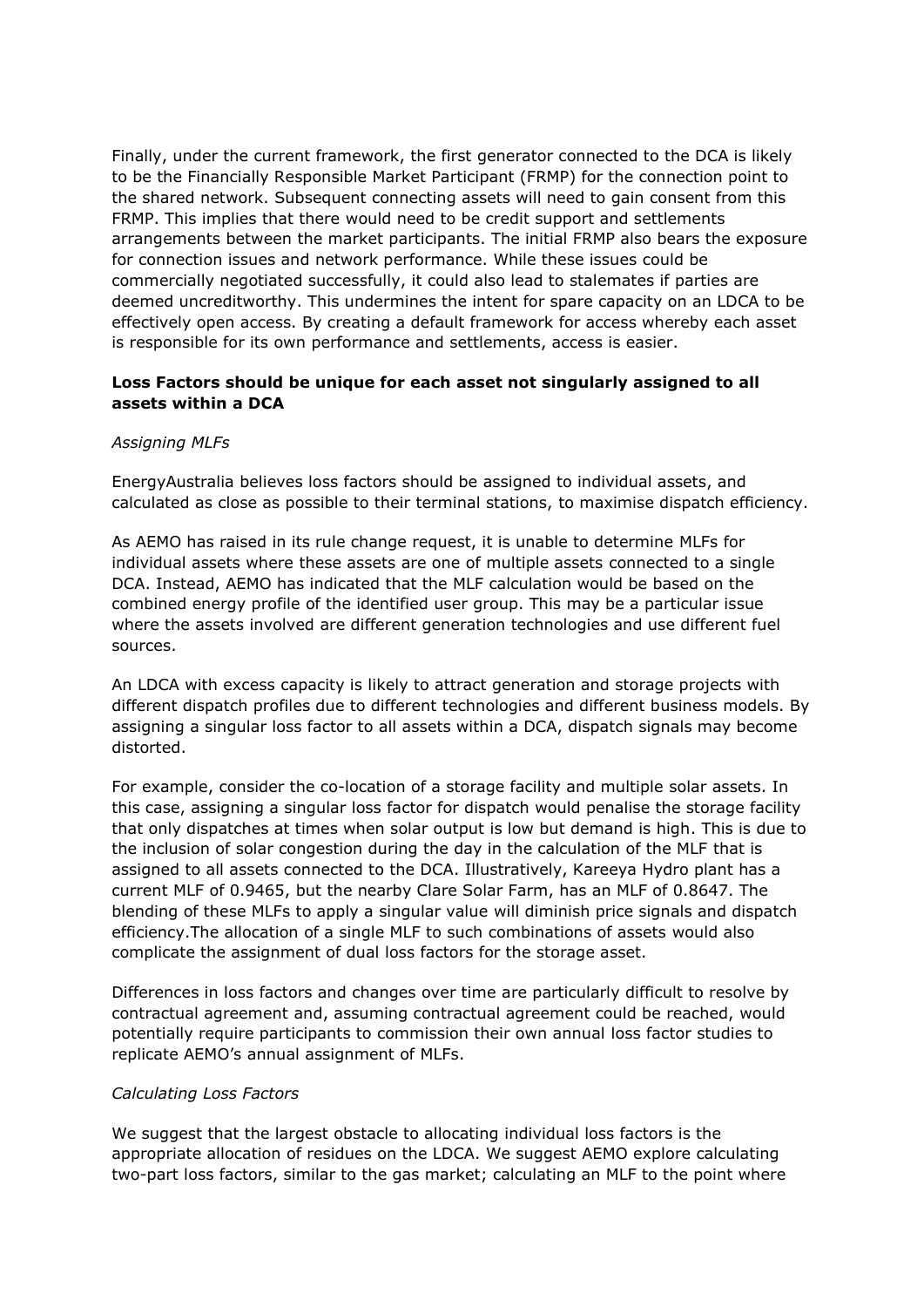DCA connects to the shared network, and another loss factor from this point to the respective asset.

## **Performance Standards should be negotiated at the terminal station for each asset, involving all relevant NSPs and AEMO**

### *Negotiating Performance Standards*

Connection standards with NSPs and AEMO should be negotiated at the generator terminal station. If standards are instead negotiated at the connection to the shared network, this will create a risk for incumbent generators being required to re-open negotiation on their Generator Performance Standards. This creates both costs and risks for generators.

To address all network system requirements, we think it is appropriate for the rules to clarify that generators should negotiate connection standards with both the DCA operator and the relevant TNSP. Both NSPs will have requirements for their network that need to be managed. As the TNSP has responsibility for the quality of the power entering its shared network it should be engaged during the connection process. Further, TNSPs should remain the responsible party for ensuring minimum system strength requirements are met.

## *Enforcing performance standards*

In the event that a generator within a DCA is non-conforming, under the NER, the remedy is for AEMO to disconnect the entire DCA from dispatch, creating a contamination risk for other generators. Evidently this would detrimentally impact all generators on the DCA, creating risk for incumbents and an additional risk (barrier to entry) for new entrants.

"Confidential information has been omitted for the purposes of section 24 of the Australian Energy Market Commission Establishment Act 2004 (SA) and sections 31 and 48 of the National Electricity Law."



# **Clarity on dispatch instructions and assessing conformance required**

Current rules suggest that AEMO issue dispatch instructions to a generator at its connection to the shared network rather than the generator terminal. This becomes a practical issue for lengthy DCA networks where it is not possible to determine the flows from a generator accurately if its supply is measured at a remote connection to the shared network which may be several hundred kilometres away, making it difficult to meet, and assess compliance with, dispatch targets.